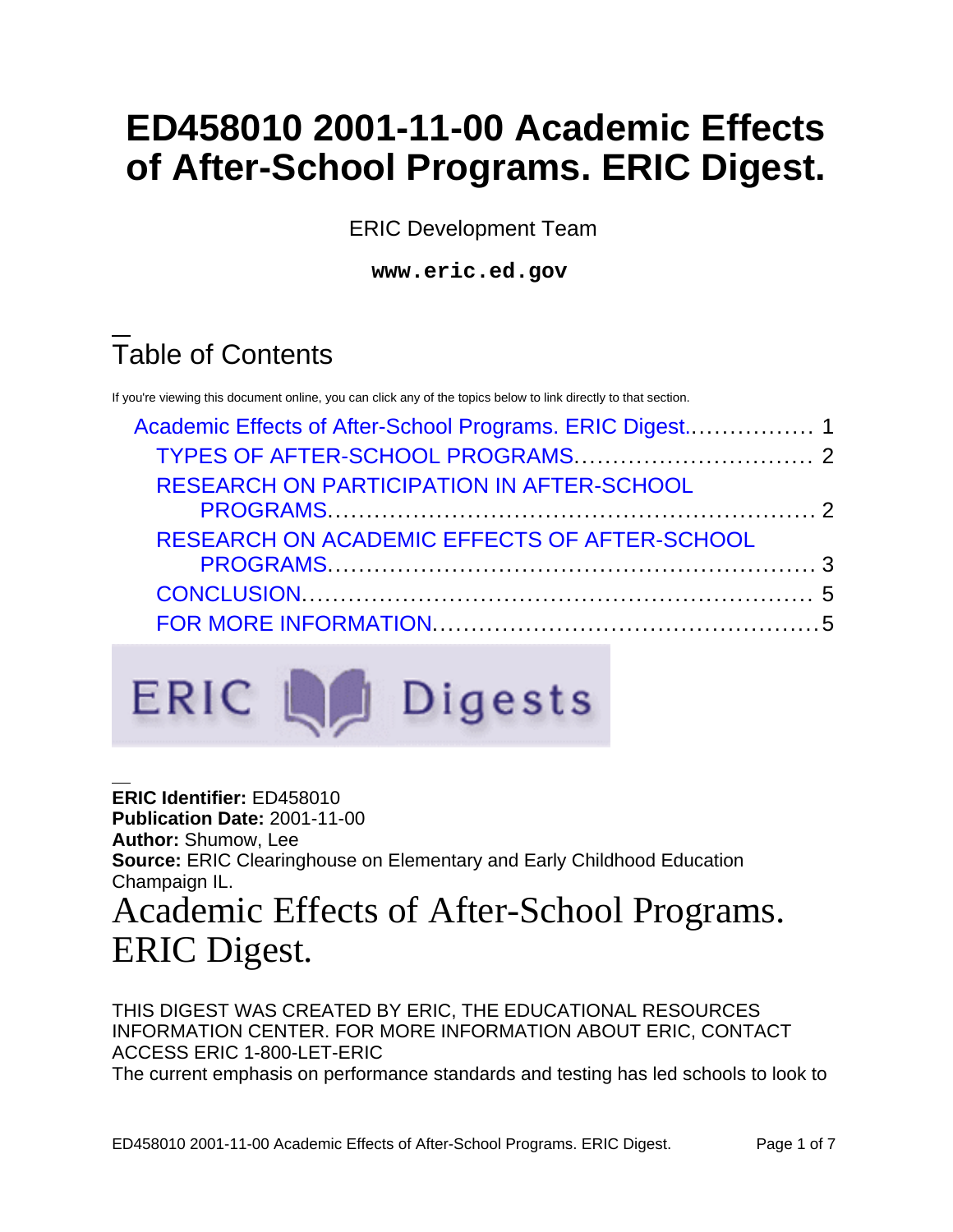the after-school hours as time that can be spent developing children's academic skills (National Institute on Out-of-School Time, 2001). Previously, principals and teachers tended to focus on after-school programs as a means to provide supervision for children whose parents were employed during the before- and after-school hours. Research has substantiated educators' concerns that children who are unsupervised during the after-school hours can suffer an array of negative developmental outcomes, especially when those children come from high-risk circumstances.

Few children attend after-school programs. Fourteen percent of primary grade children attend formal after-school programs compared with 27% of children who are cared for by relatives or by family child care providers after school (Brimhall, Reaney, & West, 1999). Most families who need care for their elementary school children depend on a patchwork of programs, lessons, structured activities, and self-care each week. Although federal government and private foundation funding has increased recently for after-school programs, research indicates that there are not enough programs available to meet demand (Halpern, 1999; National Institute on Out-of-school Time, 2001). This Digest describes types of after-school programs and discusses recent research on who participates and the effects of participation on children's school performance.

### <span id="page-1-0"></span>TYPES OF AFTER-SCHOOL PROGRAMS

After-school programs are sponsored and operated by for-profit businesses, community organizations, public schools, private schools, church groups, and by government agencies such as municipal park and recreation departments. More importantly, with respect to the impact of school-age programs on children's academic adjustment, after-school programs vary in terms of their philosophy, goals, and programming. Many programs continue a tradition of providing safe places for children to have fun. Such recreational programs tend to emphasize sports activities. Other programs focus on academics by providing tutoring in school subjects and by assisting with homework completion. Yet other programs center on enrichment, providing children with opportunities to develop skills and interests in activities such as dance, music, science, or arts and crafts. Some programs pursue multiple goals and offer an array of activities. RESEARCH ON PARTICIPATION IN AFTER-SCHOOL PROGRAMS

<span id="page-1-1"></span>Early studies of after-school programs reported inconsistent results in comparing children who attended programs with those who did not. Researchers have determined that where children go after school, what they do after school, and how their activities affect them depend on characteristics of the children, families, communities, and programs.

In general, between first and fifth grades, children's participation in formal after-school programs declines while their participation in lessons and in self-care increases greatly. Children's maturity and prior adjustment also predict their activities after school. For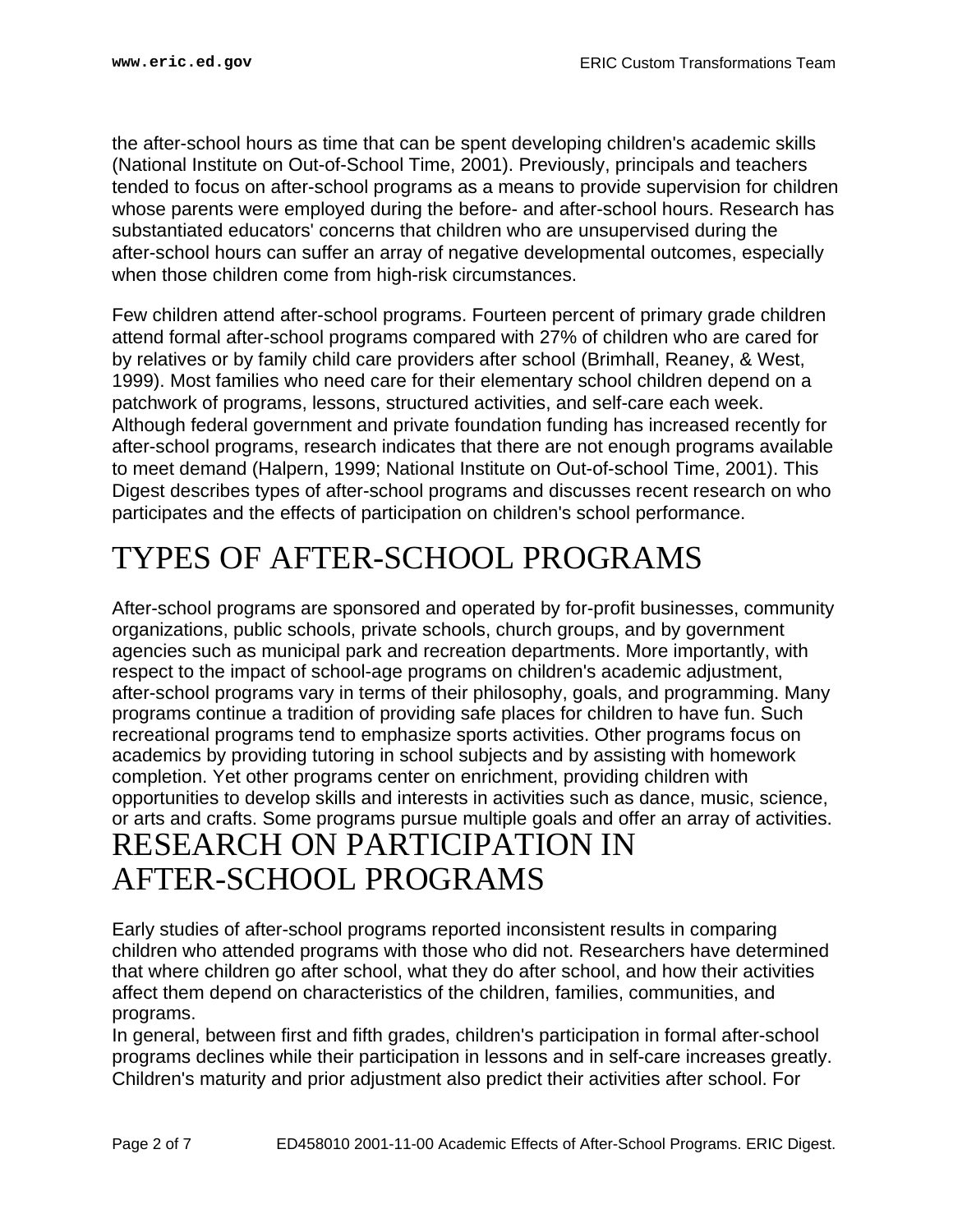example, one study of low-income children found that children with better academic skills in third grade were more likely to select and attend enrichment activities in fifth grade and less likely to spend time with peers in unsupervised settings. The same study found that less well-adjusted children were more likely to remain in formal child care programs until fifth grade, probably because their parents recognized that they needed supervision (Posner & Vandell, 1999). Gender is another factor in children's after-school activities. Boys participate in more sports activities than girls; girls are more involved in academics, art projects, and socializing (Hofferth & Jankuniene, 2001; Posner & Vandell, 1999). Race may be yet another factor in children's participation. In one study, program participation was similar for White and African American third-graders, but by fifth grade, the number of White children attending programs decreased dramatically while the number of African-American children attending programs increased (Posner & Vandell, 1999).

Parents with higher educational levels and more income tend to influence their children to participate in educationally beneficial activities and can pay for more enrichment lessons than can parents with lower education and less income. However, some parents living in inner-city neighborhoods expend great amounts of energy to seek out resources for their children. Importantly, after-school program attendance provides children from low-income families with access to the types of enrichment activities that middle-class children typically experience (Hofferth & Jankuniene, 2001).

Community characteristics also bear on who participates and how this participation affects them. Program shortages are most pronounced in urban and rural areas, and programs for children from low-income families struggle with limited funding and resources. These limitations affect their quality (Halpern, 1999; National Institute on Out-of-School Time, 2001). There is some evidence that after-school programs are more beneficial for children from high-risk communities than for middle-class children.

#### <span id="page-2-0"></span>RESEARCH ON ACADEMIC EFFECTS OF AFTER-SCHOOL PROGRAMS

In evaluating the effects of programs on children's school performance, it is important for researchers to consider the individual, family, or community differences in children participating in programs in their research design so that the effects of those preexisting differences among participants and nonparticipants are not mistakenly attributed to programs. The research on program effects cited here does consider possible selection effects but is based on small, nonrepresentative samples of children.

Attendance is an important factor in evaluating the effects of after-school programs on children's school adjustment. Some researchers (Pettit et al., 1997) found that children who participated in some (1-3 hours a day) activities after school were rated by their teachers as having better social skills and fewer acting-out behavior problems than children who participated either in no activities or more activities each week. Pierce and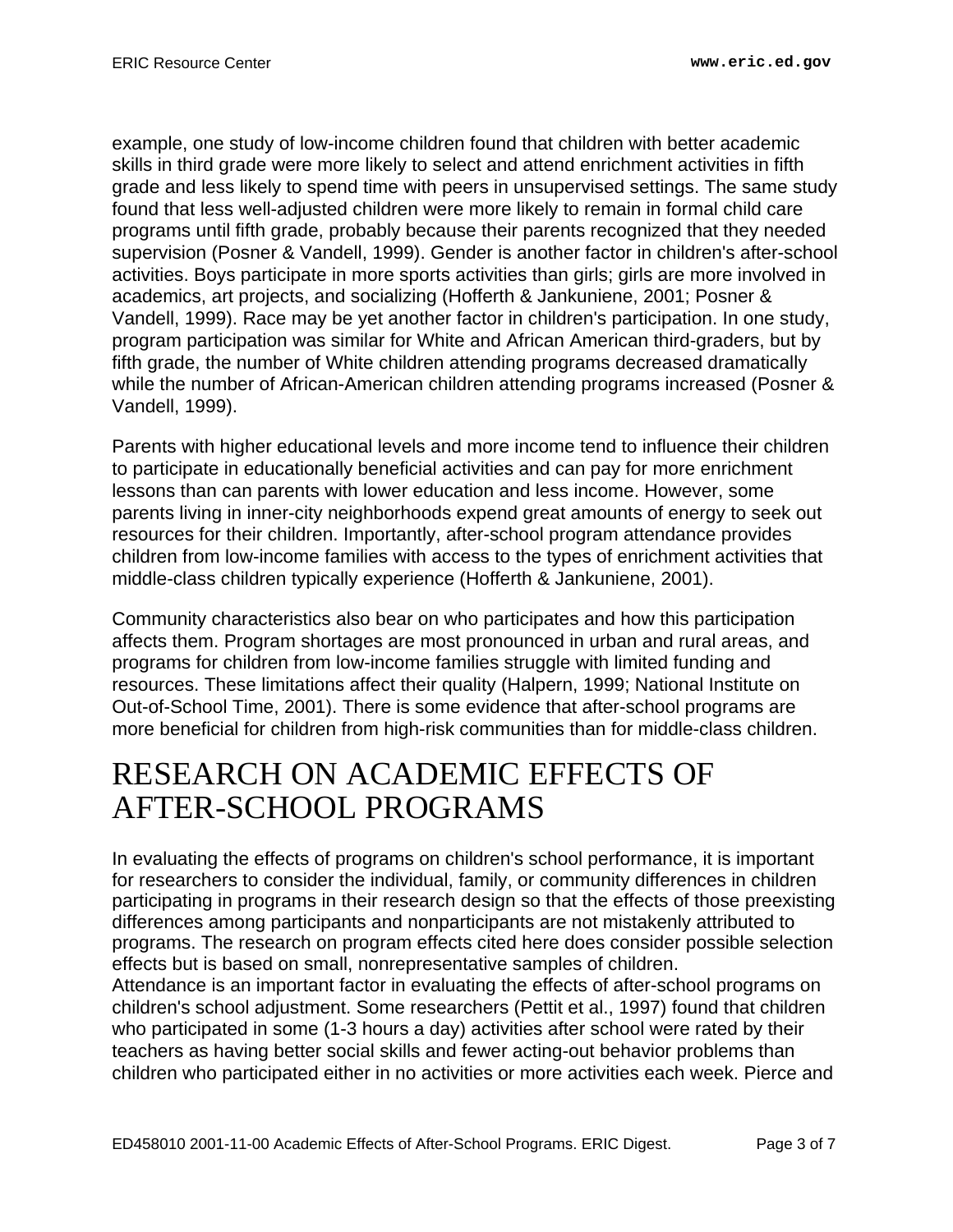Vandell (1999) demonstrated that academically at-risk children who attended after-school programs more frequently, as compared with children who attended less often, developed better work habits in their school classrooms, attended school more often, and endorsed less aggressive strategies to resolve conflicts with peers. Program attendance was related to program quality. That study and others found that children resist attending programs where staff is negative and activities are limited, boring, and inflexible.

Some research has established links between regulatable program features, staff-child interactions, activities in programs, and children's school adjustment. Lower adult-child ratios and higher levels of staff education are associated with more positive interactions, less negativity, and more flexible and age-appropriate activities in after-school programs. Pierce, Hamm, and Vandell (1999) found that classroom teachers reported that boys had fewer behavior problems when staff were more positive with the children in their after-school programs. Exposure to more negative emotional climates in after-school programs was associated with lower reading and mathematics grades for boys. Those boys who attended programs that allowed them to make choices about activities were rated by their first-grade teachers as having better social skills with peers in the classroom than were boys enrolled in less flexible programs.

The specific activities that children engage in after school are associated with where children are after school and with how well children do in school. Not surprisingly, reading after school is the activity most predictive of higher student achievement. Throughout elementary school, children in a nationally representative sample did more studying and reading at home than they did in programs (Hofferth & Jankuniene, 2001). On the other hand, several researchers have found that children watch far more television at home after school than they do at after-school programs. Time viewing television in numerous studies has been associated with lower reading achievement and more frequent behavior problems among children.

Posner and Vandell (1999) studied low-income and working-class urban children and found that those who attended after-school programs engaged in more nonsport extracurricular activities in third through fifth grade and more academic activities in third and fourth grades than nonprogram children. They then investigated the adjustment of fifth-grade children based on how they had spent their after-school time over a 3-year period. For the low-income African-American children in their sample, time doing nonsport extracurricular activities after school was associated with better teacher-reported emotional adjustment in school, time socializing was associated with better academic grades and work habits, and time in coached sports was associated with lower academic grades (Posner & Vandell, 1999). For the White children in their sample, time in unstructured activities outside was associated with lower report card grades, poorer work habits, and poorer teacher-reported emotional adjustment in school.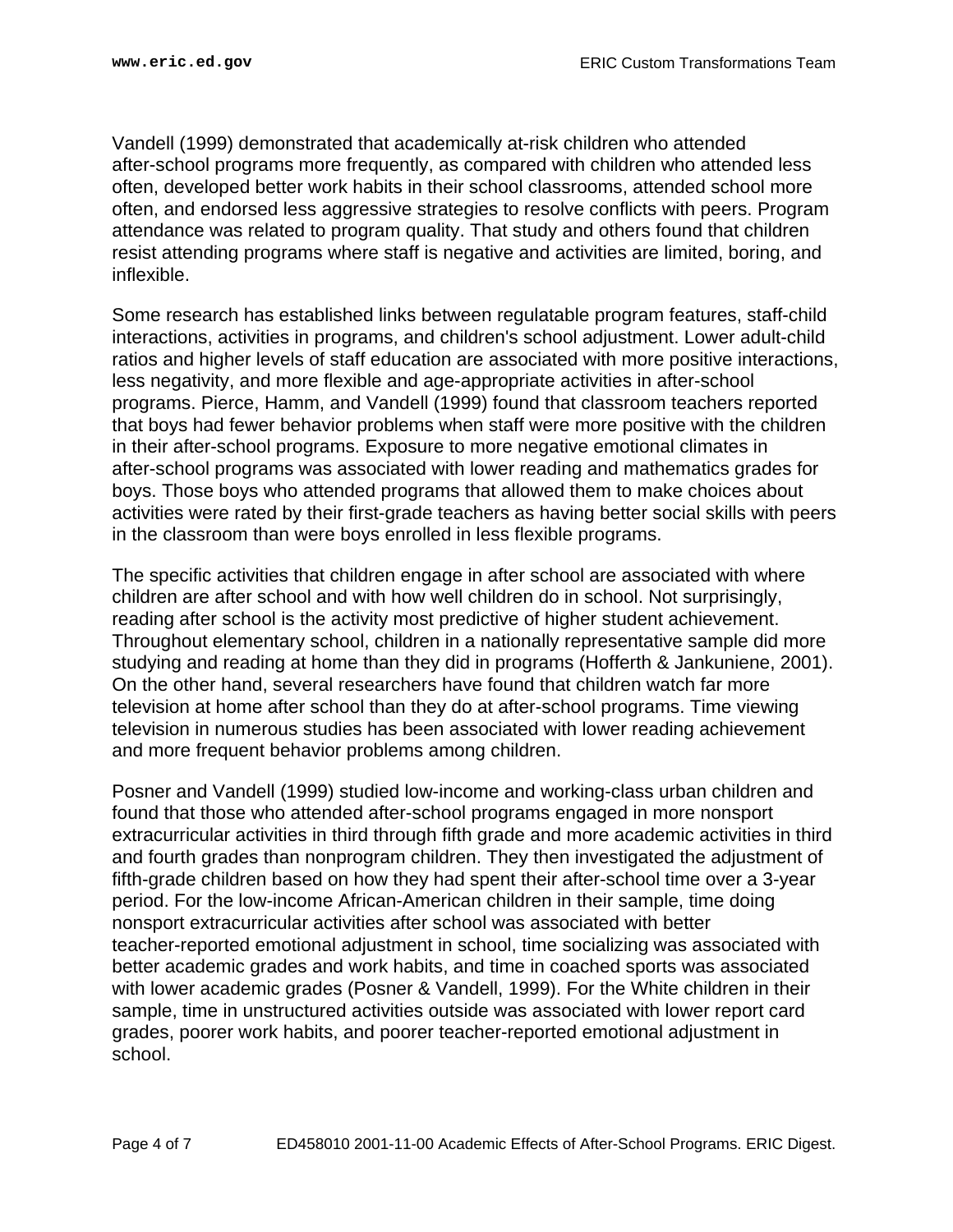### <span id="page-4-0"></span>**CONCLUSION**

The research indicates that children from high-risk backgrounds have both the most to gain from after-school programs in terms of educational opportunity and the least access to after-school programs. Research findings also indicate that if educational benefits are the goal of after-school programs, then attention needs to be focused on the quality of programs and the activities that are offered. First, a positive emotional climate devoid of harsh, punitive, controlling adult supervision should increase attendance. Programs cannot benefit children who do not attend or resist participation. Second, the changing needs and interests of older elementary school children need to be considered in programming. Third, experts caution that the goal of improving children's school performance will not necessarily be attained by extending the school day with traditional classroom lessons and routines. Some research suggests that giving children activity choices, engaging them in enrichment activities, and supporting socialization with peers will pay academic dividends. Projects offer the potential to enhance children's learning (Alexander, 2000) as do activities such as music, art, theatre, computers, reading for pleasure, and writing for an audience (Hynes, O'Connor, & Chung, 2000; Vandell & Shumow, 1999), but the benefits of those approaches still need to be substantiated by research.

### <span id="page-4-1"></span>FOR MORE INFORMATION

Alexander, D. (2000). The learning that lies between play and academics in after-school programs [Online]. Wellesley, MA: National Institute on Out-of-School Time. Available: http://www.niost.org/activity.html.

Brimhall, D., Reaney, L., & West, J. (1999). Participation of kindergartners through third-graders in before- and after-school care. Statistics in Brief. Washington, DC: U.S. Department of Education, Office of Educational Research and Improvement. ED 433 147.

Halpern, R. (1999). After-school programs for low-income children: Promises and challenges. Future of Children, 9(3), 81-95. EJ 600 564.

Hofferth, S. L., & Jankuniene, Z. (2001). Life after school. Educational Leadership, 58(7), 19-23.

Hynes, K., O'Connor, S., & Chung, A. (2000). Literacy: Exploring strategies to enhance learning in after-school programs [Online]. Wellesley, MA: National Institute on Out-of-School Time. Available: http://www.niost.org/literacy.html.

National Institute on Out-of-School Time. (2001, March). Fact sheet on school-age children's out-of-school time [Online]. Wellesley, MA: National Institute on Out-of-School Time. Available: http://www.niost.org/fact\_sheet\_01.pdf.

Pettit, G., Laird, R. D., Dodge, K. A., & Bates, J. E. (1997). Patterns of after-school care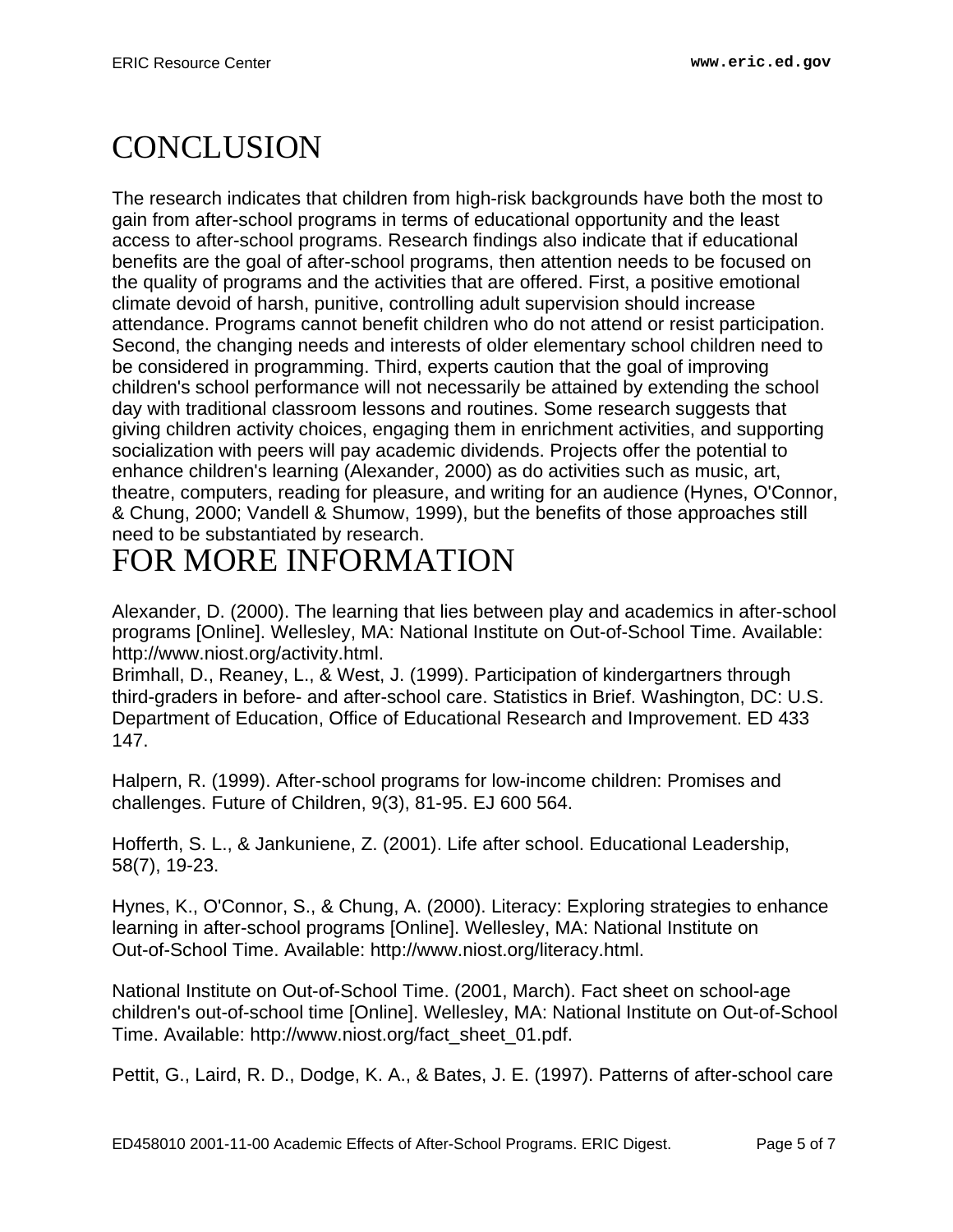in middle childhood: Risk factors and developmental outcomes. Merrill-Palmer Quarterly, 43(3), 515-538. EJ 554 329.

Pierce, K. M., Hamm, J. V., & Vandell, D. L. (1999). Experiences in after-school programs and children's adjustment in first-grade classrooms. Child Development, 70(3), 756-767. EJ 595 706.

Pierce, K. M., & Vandell, D. L. (1999, March). Safe Haven program evaluation. Madison: University of Wisconsin Center for Educational Research. Available from Deborah Lowe Vandell (dvandell@facstaff.wisc.edu).

Posner, J. K., & Vandell, D. L. (1999). After-school activities and the development of low-income urban children: A longitudinal study. Developmental Psychology, 35(3), 868-879. EJ 586 559.

Vandell, D. L., & Shumow, L. (1999). After-school child care programs. Future of Children, 9(3), 64-80. EJ 600 563.

-----

References identified with an ED (ERIC document), EJ (ERIC journal), or PS number are cited in the ERIC database. Most documents are available in ERIC microfiche collections at more than 1,000 locations worldwide and can be ordered through EDRS: 800-443-ERIC. Journal articles are available from the original journal, interlibrary loan services, or article reproduction clearinghouses such as Ingenta (800-296-2221).

ERIC Digests are in the public domain and may be freely reproduced.

This project has been funded at least in part with Federal funds from the U.S. Department of Education, Office of Educational Research and Improvement, under contract number ED-99-CO-0020. The content of this publication does not necessarily reflect the views or policies of the U.S. Department of Education, nor does mention of trade names, commercial products, or organizations imply endorsement by the U.S. Government.

**Title:** Academic Effects of After-School Programs. ERIC Digest. **Document Type:** Information Analyses---ERIC Information Analysis Products (IAPs) (071); Information Analyses---ERIC Digests (Selected) in Full Text (073); **Available From:** ERIC Clearinghouse on Elementary and Early Childhood Education, Children's Research Center, University of Illinois, 51 Gerty Dr., Champaign, IL 61820-7469. Tel: 800-583-4135 (Toll Free); Tel: 217-333-1386; Fax: 217-333-3767; Web site: http://ericeece.org; e-mail: ericeece@uiuc.edu. For full text: http://ericeece.org/pubs/digests.html.

**Descriptors:** Academic Achievement, After School Programs, Elementary Education,